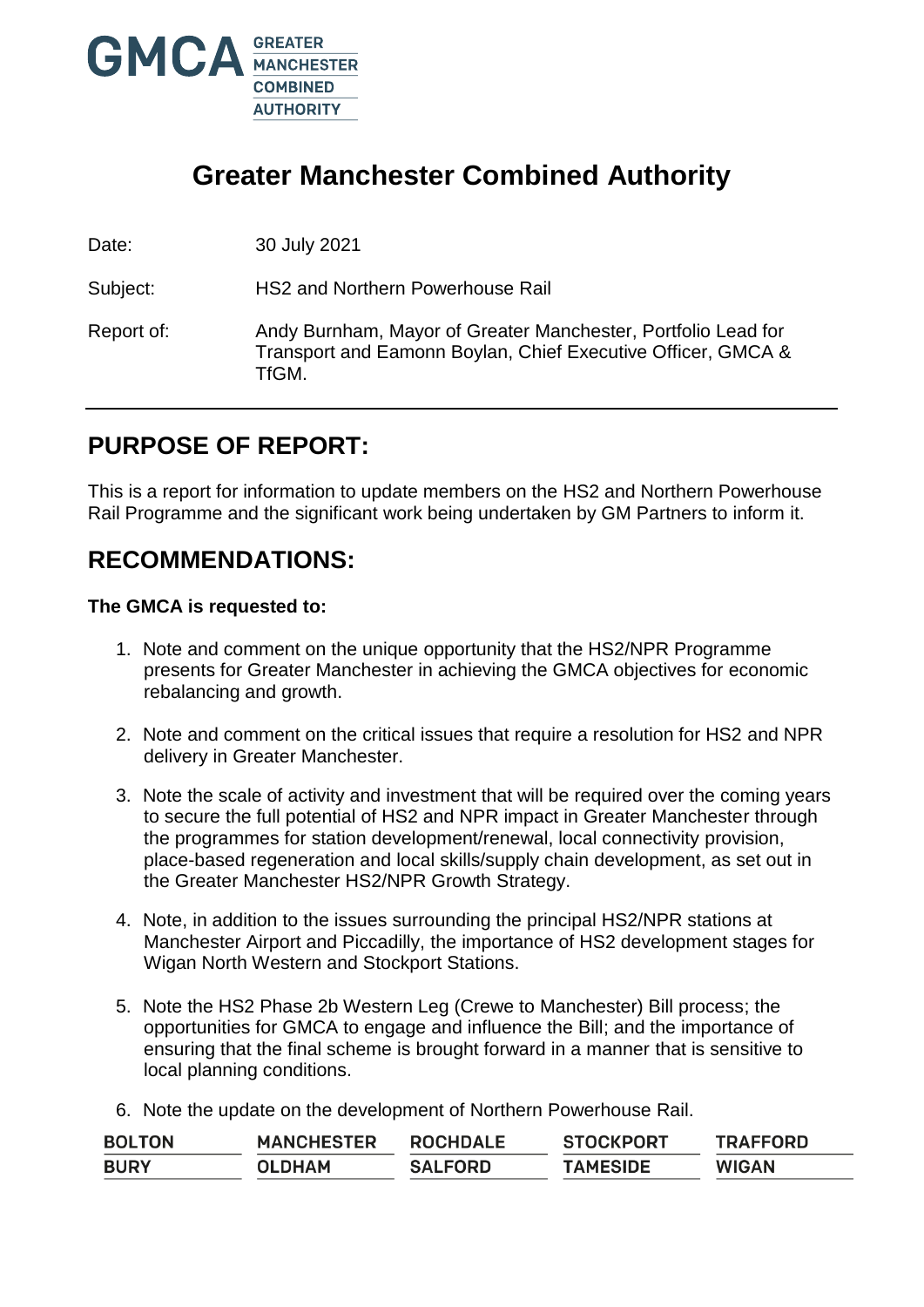7. Endorse the work programme underway to continue the develop engage with and inform the HS2 and Northern Powerhouse Rail Programme.

# **CONTACT OFFICERS:**

Eamonn Boylan, Chief Executive Officer GMCA & TfGM [eamonn.boylan@greatermanchester.ca.gov.uk](mailto:eamonn.boylan@greatermanchester.ca.gov.uk)

Simon Warburton, Transport Strategy Director, TfGM [simon.warburton@tfgm.com](mailto:simon.warburton@tfgm.com)

## **Equalities Implications:**

*There are no direct equalities implications of this report. HS2 Ltd are required to develop a formal Equality Impact Assessment (EQIA) Report which will be published when the HS2 Phase 2b Western Leg (Crewe to Manchester) Bill is deposited.*

## **Climate Change Impact Assessment and Mitigation Measures:**

*There are no direct Climate Change of this report. HS2 Ltd are required to publish an Environmental Statement (ES)* alongside the *HS2 Phase 2b Western Leg (Crewe to Manchester) Bill. The ES will report the results of an Environmental Impact Assessment and set out proposals to mitigate any negative impacts. The ES will be subject to public consultation and the intention is for GMCA to response to that consultation when it commences.*

### **Risk Management:**

*There are no direct risk implications of this report, but as stated within the report, GMCA will need to deliver a number of associated interventions as part of the wider programme to support and spread the benefits of HS2 and Northern Powerhouse Rail. There are risks therefore that need to be mitigated as far as possible through the development of a robust delivery strategy and the negotiation of critical legal agreements with HS2 Ltd.*

### **Legal Considerations:**

*There are no direct legal considerations related to this report, but as stated in the report, GMCA will need to negotiate a number of critical legal agreements with HS2 Ltd and engage with the HS2 Phase 2b Western Leg (Crewe to Manchester) Bill process to manage the interface between the Bill and existing Metrolink Powers.*

### **Financial Consequences – Revenue:**

*There are no direct financial consequences as a result of this report, but given the scale of the local input required for the HS2 NPR Programme, funding for local development work has also been raised with Government through the Greater Manchester Infrastructure Programme (GMIP) and directly with the HS2 NPR Team at DfT.*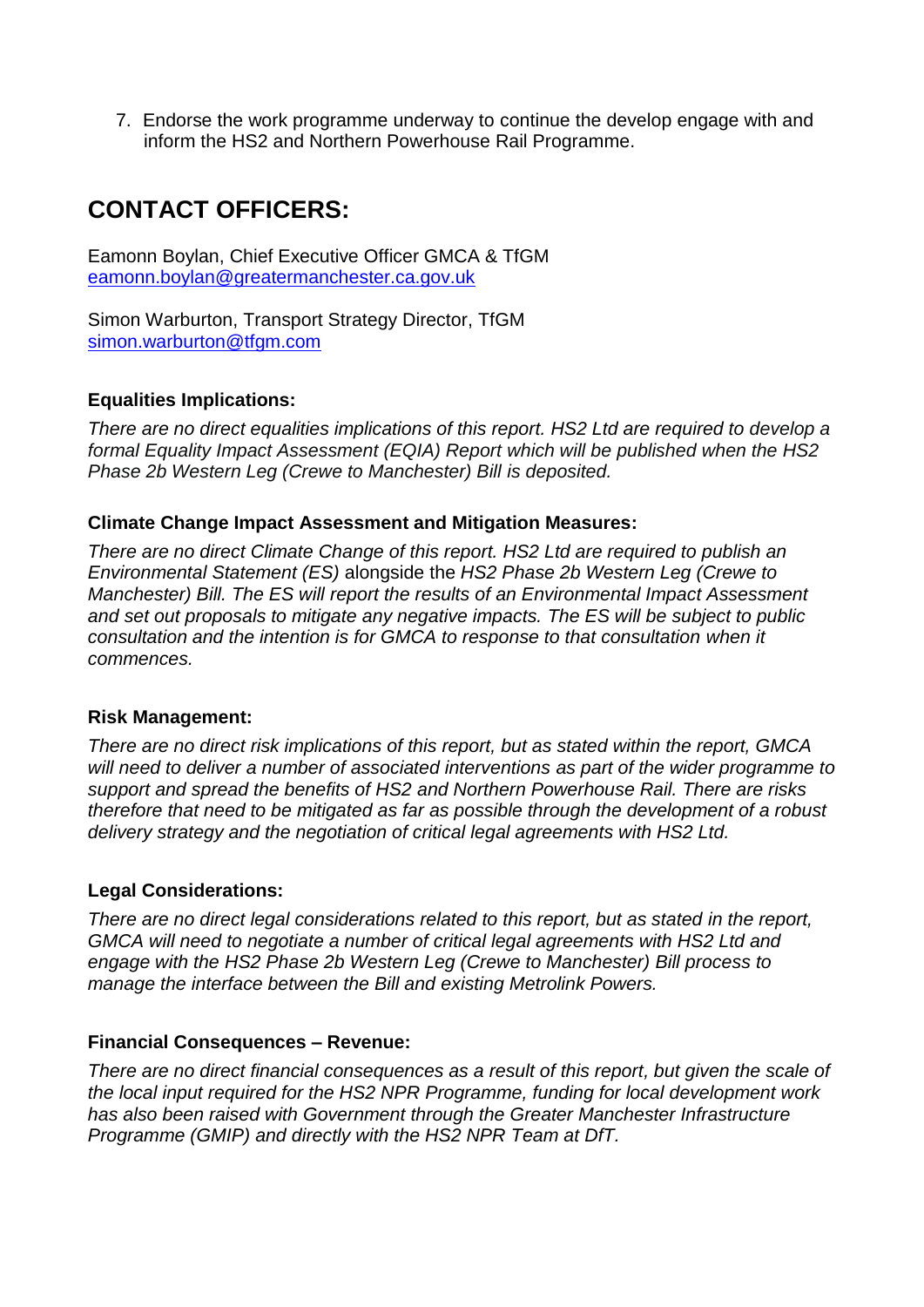## **Financial Consequences – Capital:**

*There are no direct financial consequences as a result of this report, but as noted in the report there is a requirement for GMCA to work with Government to develop and agree a funding mechanism for a number of interventions including the HS2 NPR Airport Station and wider connectivity measures including Metrolink.* 

### **Number of attachments to the report: 0**

### **Comments/recommendations from Overview & Scrutiny Committee**

*N/A*

### **BACKGROUND PAPERS:**

### **[Greater Manchester HS2 NPR Growth Strategy 'The Stops are Just the Start'](https://assets.ctfassets.net/nv7y93idf4jq/4sSHKQVxGMQuM488IMsWqG/cdc77581d9f6ce8d407b07976a2417e0/17-1060_HS2_Growth_Strategy.pdf)**

| <b>TRACKING/PROCESS</b>                                              |                                |  |  |  |  |
|----------------------------------------------------------------------|--------------------------------|--|--|--|--|
| Does this report relate to a major strategic decision, as set out in | <b>No</b>                      |  |  |  |  |
| the GMCA Constitution?                                               |                                |  |  |  |  |
|                                                                      |                                |  |  |  |  |
|                                                                      |                                |  |  |  |  |
| <b>EXEMPTION FROM CALL IN</b>                                        |                                |  |  |  |  |
| Are there any aspects in this report which                           | N/A                            |  |  |  |  |
| means it should be considered to be                                  |                                |  |  |  |  |
| exempt from call in by the relevant Scrutiny                         |                                |  |  |  |  |
| Committee on the grounds of urgency?                                 |                                |  |  |  |  |
| <b>GM Transport Committee</b>                                        | <b>Overview &amp; Scrutiny</b> |  |  |  |  |
|                                                                      | Committee                      |  |  |  |  |
| N/A                                                                  | N/A                            |  |  |  |  |

## **1. INTRODUCTION**

- 1.1 The HS2 and Northern Powerhouse Rail (NPR) Programme remains crucial to the future prosperity of Greater Manchester and the North; acting as a catalyst for regeneration, jobs, homes and economic growth. Together HS2 and NPR, form a programme estimated to represent an investment of around £140 billion in the rail network, which will transform connectivity to the capital, West Midlands and all city regions in the North of England; positioning Greater Manchester at the heart of a rail system to drive sustainable economic rebalancing.
- 1.2 It is anticipated that the core HS2 NPR investment in Greater Manchester alone could be up to £15 billion, and Greater Manchester is uniquely placed to benefit from these transformational programmes. It is the only area with five HS2 station interfaces: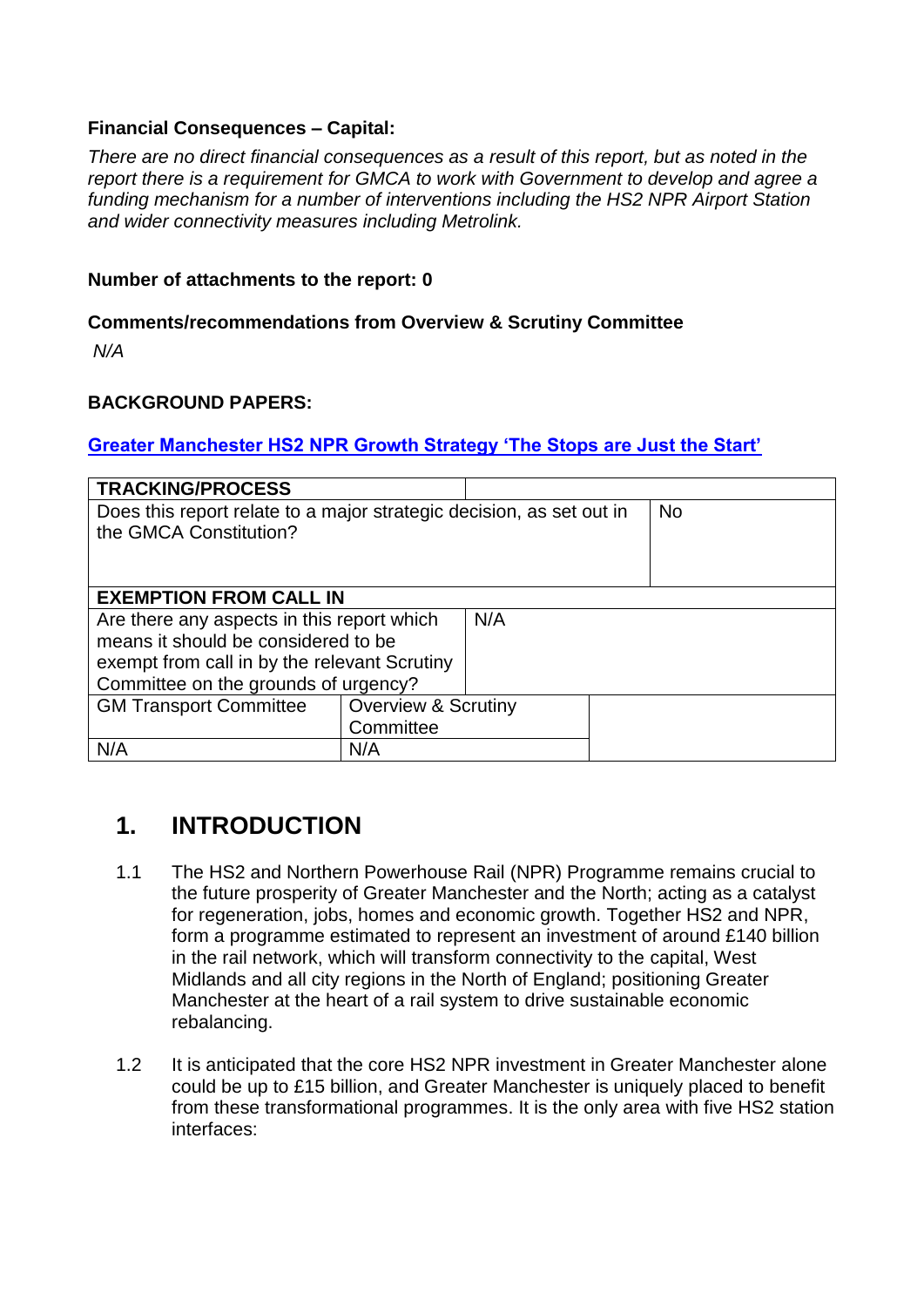- HS2 classic compatible services will serve Stockport and Manchester Piccadilly during Phases 1 and 2a;
- Wigan will receive classic compatible services during Phase 1 and 2a and upon completion of Phase 2b; and
- two new high speed stations will be constructed at Manchester Piccadilly and Manchester Airport.
- 1.3 Greater Manchester will also be at the heart of the NPR network benefitting from high-speed east-west connections, reducing journey times between northern cities. HS2 and NPR will also free up space on the existing rail network for more local rail services and rail freight.
- 1.4 The Government's intention to develop HS2 was initially confirmed by the publication of the *Strategic Case for HS2* in October 2013. GMCA confirmed its strong support in principle for the scheme at that time and set out a framework for engagement with DfT and HS2 Ltd to secure an HS2 solution that is placebased and fit for purpose in terms of its future-proofing and integration with the wider transport system.
- 1.5 Greater Manchester remains supportive of both HS2 and NPR, whilst maintaining a clear position that they must be delivered in a manner that fully complements the placemaking, local employment and sustainable growth objectives of the city region. The Greater Manchester HS2 NPR Growth Strategy 'The Stops are Just the Start'<sup>1</sup>, funded by Government, was published in 2018 and provides the framework for this, alongside the GM Transport Strategy 2040.
- 1.6 Members will be aware that HS2 has been the subject on ongoing review in recent years. In 2019, the Government commissioned an independent review of HS2 – the Oakervee Review. In February 2020 the Government published the Review and announced plans to proceed with HS2 – the full Y-shaped network. The Oakervee Review highlighted the importance of alignment with local priorities concluding that HS2 can be part of transformational change, but only if properly integrated with other transport strategies, especially those seeking to improve inter-city and intra-city regional transport, and with national, regional and local growth strategies.
- 1.7 Oakervee also recommended that HS2 should be planned as part of the national rail network. From this, the Prime Minister commissioned the preparation of an Integrated Rail Plan for the North and Midlands (IRP), which is intended to set out the definitive approach to the delivery of HS2, NPR and other regional rail spending. The IRP was initially intended to report before the end of 2020. Transport for the North has recently confirmed that publication of the IRP will be delayed further until later this year at a date to be confirmed.
- 1.8 In advance of the publication of the IRP, the Government has confirmed in the recent Queens Speech that the deposit of the HS2 Phase 2b Western Leg

-

<sup>1</sup> Greater Manchester HS2 NPR Growth Strategy 'The Stops are Just the Start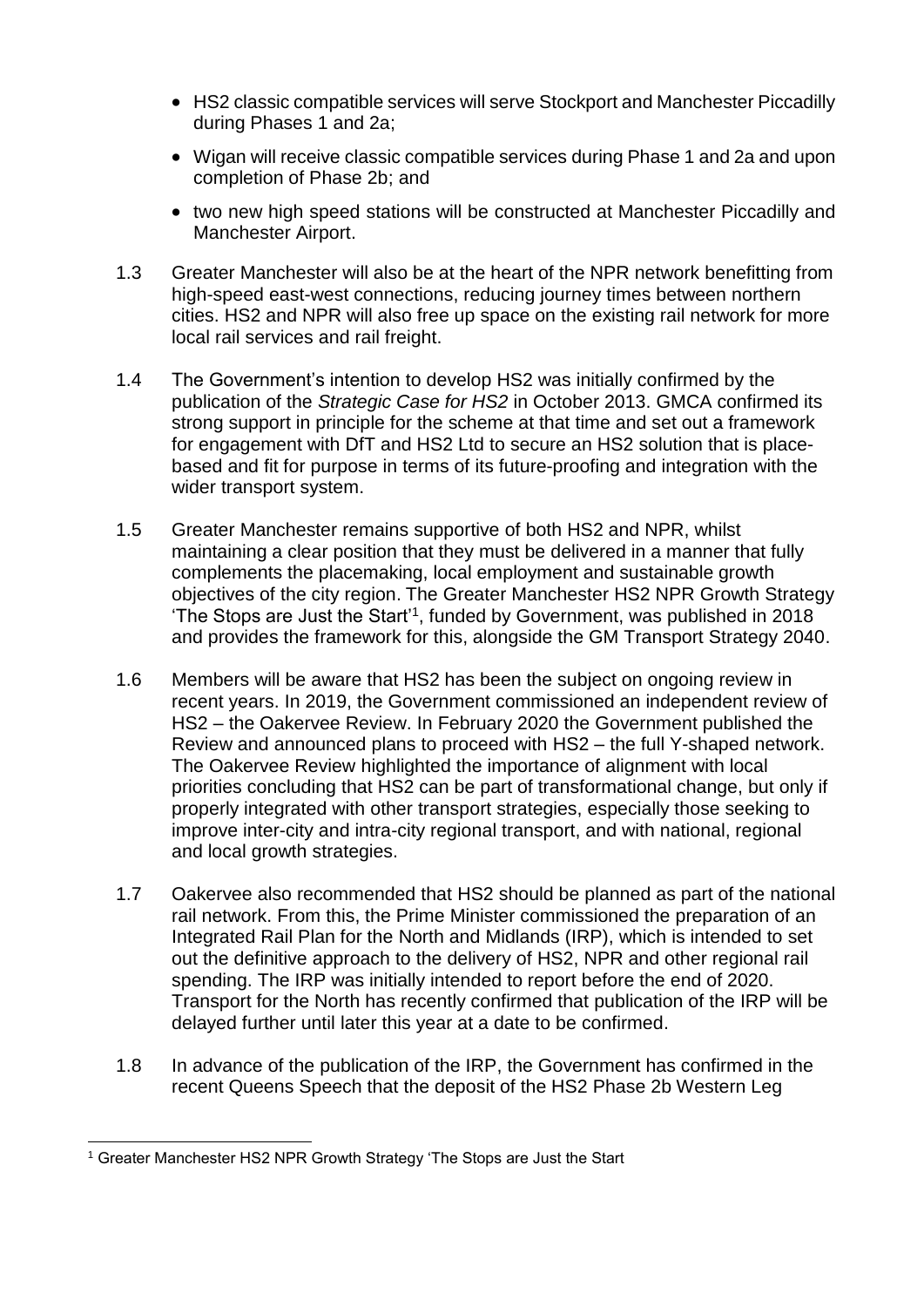(Crewe to Manchester) Bill (the hybrid Bill) in Parliament will proceed in this Parliamentary year.

- 1.9 Throughout the period since the publication of the 2013 *Strategic Case,* GM Partners, including GMCA, TfGM, those GM Local Authorities immediately adjacent to HS2 stations and Manchester Airport have worked to engage with HS2 Ltd and Government to raise and work on a number of key issues which require resolution.
- 1.10 This report provides members with an overview of the key HS2 issues for Greater Manchester; a look ahead to the hybrid Bill process, and the opportunities to engage with that process; an update on the development of NPR; and a summary of the work being carried out by GM Partners to maximise and spread the benefits of high speed rail in Greater Manchester.

# **2. HS2 IN GREATER MANCHESTER**

- 2.1 The HS2 NPR programme represents the largest ever investment in public transport infrastructure in Greater Manchester. It is important, therefore, to capitalise on this once-in-a-generation opportunity and ensure the final programme is the right one to support Greater Manchester's ambitions and local priorities.
- 2.2 GM Partners continue to undertake a significant amount of work to support technical engagement with both HS2 and NPR, with HS2 now at a critical stage in its development.
- 2.3 In addition to being a key stakeholder, there are also a number of associated interventions that will need to be delivered as part of the wider programme to support and spread the benefits of HS2. This includes, but is not limited to, major Metrolink schemes at both Manchester Piccadilly and the Airport Station. As such, there are risks that need to be mitigated as far as possible through the development of a robust delivery strategy and the negotiation of critical legal agreements with HS2 Ltd.

# **Critical Issues for Greater Manchester**

- 2.4 There are a number of major critical issues with the proposed HS2 Phase 2b design which GM Partners have consistently raised, but which remain unresolved.
- 2.5 There are several overarching issues, which can be summarised as follows:
	- Fully integrated, one-station solutions are needed for Piccadilly and the Airport with seamless integration between international, national, regional, and local transport modes, including accommodation of Metrolink, to support the vision for the 'Bee Network'; an integrated, modern, and accessible transport network.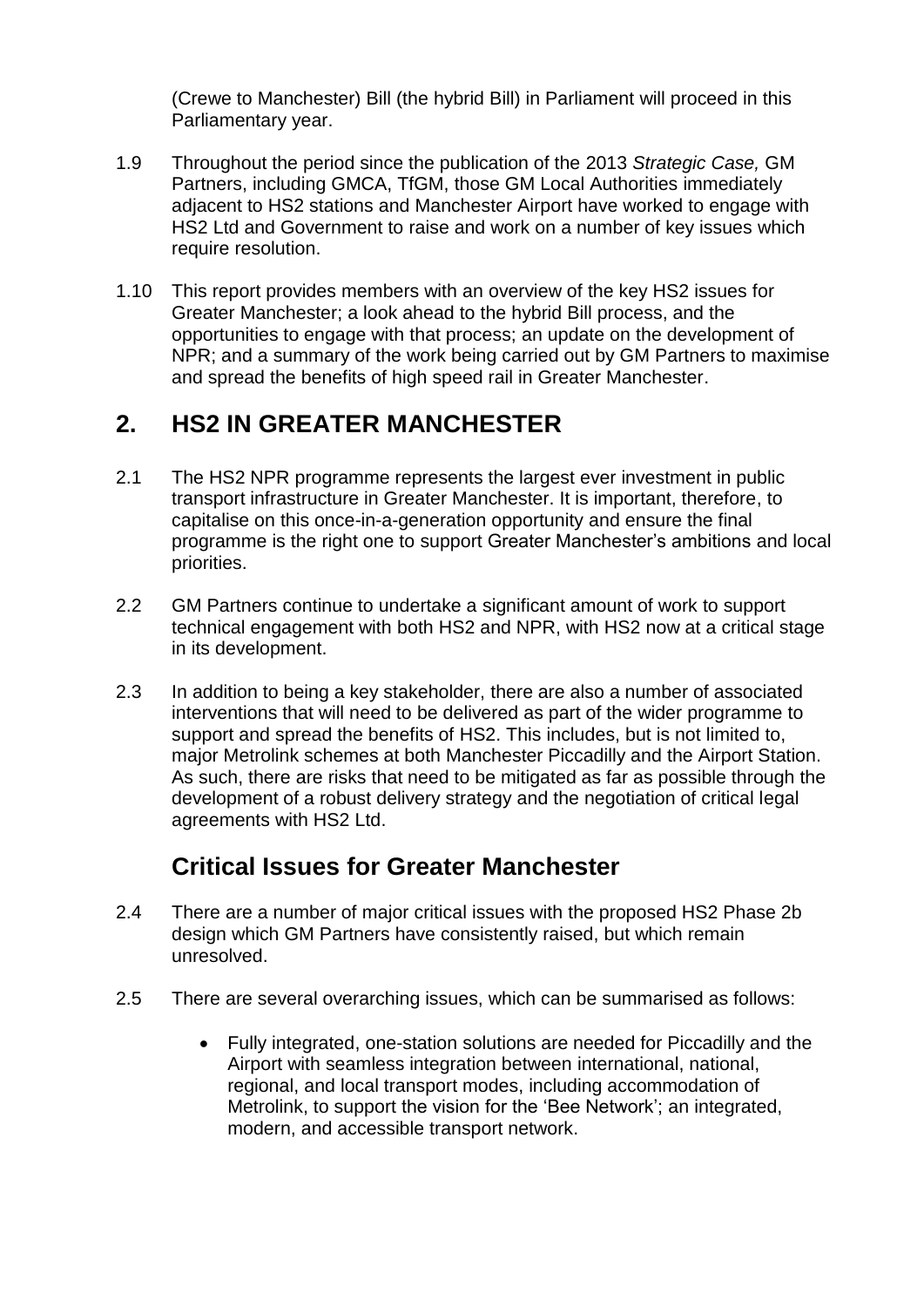- Integration of HS2 with Greater Manchester's wider local policy is essential, including regeneration and land use around stations and along the route as set out in the Manchester Piccadilly Strategic Regeneration Framework (SRF) and Local Growth Strategies;
- HS2's access strategy needs to be aligned with local transport strategy such as the 'Right Mix' objective for at least 50% of trips to be made using public transport, walking and cycling, including delivering an appropriate level of highway and parking capacity;
- Appropriate mitigations must be in place to minimise the impact of HS2 on the local environment, carbon emissions and any disruption to local communities;
- Station and rail infrastructure must be of a design and quality appropriate for the setting and acceptable to the Local Planning Authority; and
- Maximising the opportunity to upskill the GM population is essential.
- There is also a requirement to work with government the mechanisms for funding each part of the Growth Strategy package as set out below.

## **Manchester Piccadilly High Speed Rail Station**

- 2.6 The GM Growth Strategy for high speed rail set out a preferred option for a tunnelled high-speed station at Manchester Piccadilly. However, HS2 Ltd are proposing a surface turnback station at Manchester Piccadilly for inclusion in the hybrid Bill. GM Partners have consistently raised concerns about this proposal for reasons of capacity, future growth, customer experience, reliability and resilience, regeneration opportunities, impact on land value and the ability to deliver Manchester City Council's SRF.
- 2.7 Following the Oakervee Review, HS2 Ltd were commissioned by DfT to design an optimised alternative underground Manchester Piccadilly High Speed station to allow for a like-for-like comparison with the surface station proposition. The study builds upon the findings of the 2019 Bechtel report commissioned by Manchester City Council and TfGM.
- 2.8 Work on the HS2 Ltd underground station study commenced in August 2020 and is due to conclude in July 2021 with a recommendation on the way forward for ministerial review.
- 2.9 The shortlist of underground options and the assessment of each option against the surface station has been shared with GM Partners. HS2 Ltd.'s emerging view, is that the surface station design remains favourable. However, GM Partners believe that further work is required to identify an optimal underground alternative to enable a fair like-for-like comparison, which fully considers all of the strategic benefits of each option, before a final decision can be made.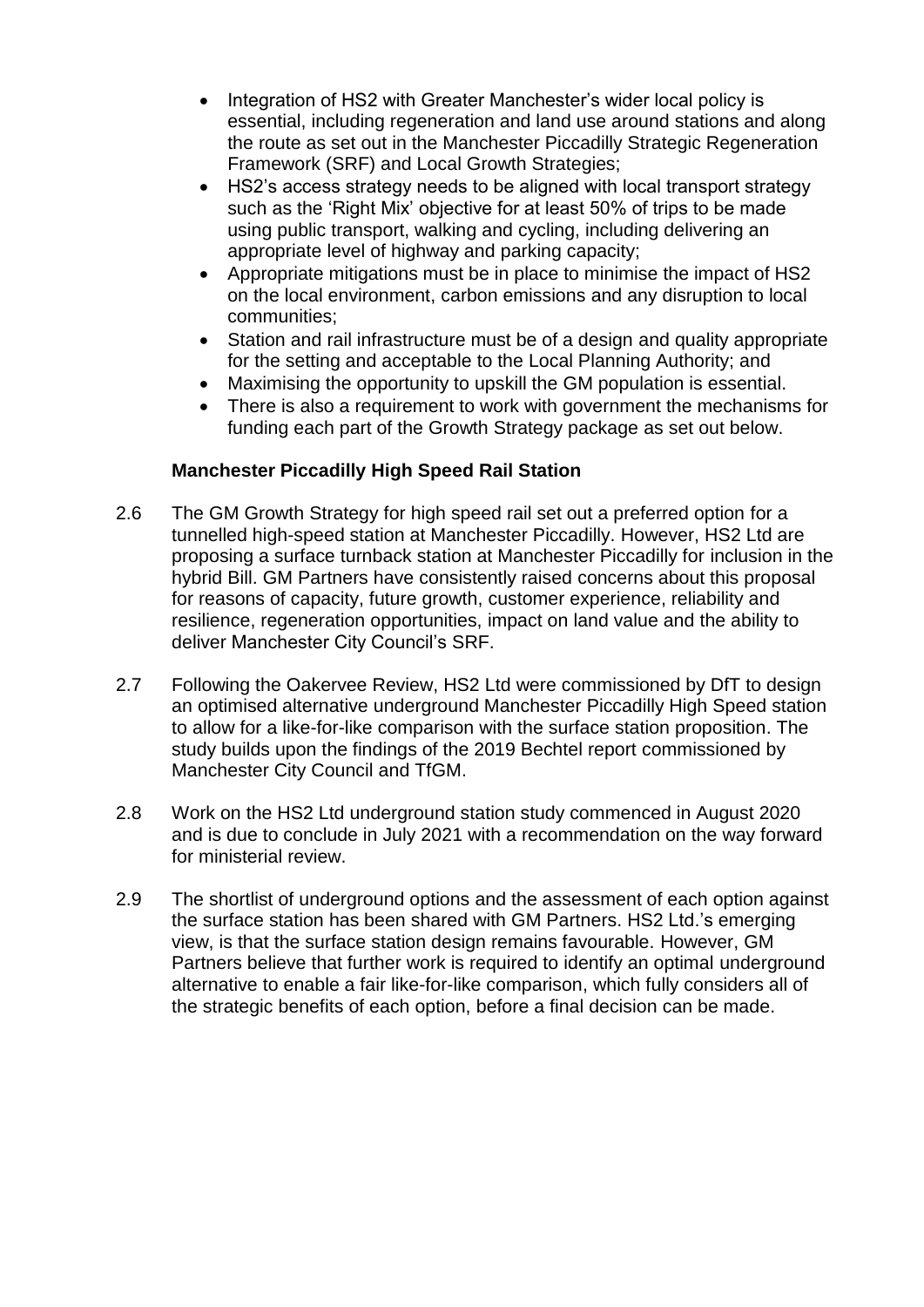- 2.10 In addition to the concerns over the surface turnback station solution, GM Partners also have concerns about other areas of the High Speed Piccadilly Station proposals. These include:
	- Retention of Gateway House GM Partners maintain that Gateway House should be removed in order to facilitate an appropriate entrance into the new station, with sufficient pedestrian access and capacity. Removal is essential to facilitate a new plaza, as identified in the GM Growth Strategy and SRF, enable the legibility of the HS2 NPR station and connectivity across the city centre, and mitigate risk against the delivery of new Metrolink connections.
	- $\bullet$  Integration with the SRF including the proposed scale of car parking provision, and impact on the proposed development sites.
	- Wider Connectivity Reducing parking provisions to a more appropriate level, the provision of a multi-modal interchange and prioritising public transport, cycling and walking.
	- Highways proposals including the redesign of Pin Mill Brow, which is currently not in line with local policy.
	- $\bullet$  Integration of Metrolink To support the longer term growth of the network, including tram train connections. (See Metrolink section from paragraph 2.18 for further detail)
	- Re-provision of the existing Network Rail Ramp which conflicts with the Mayfield development
	- Re-location of North Block to an appropriate location.

## **Airport**

- 2.11 The new HS2 NPR station at Manchester Airport will enable it to become a truly integrated transport hub linking international, national, regional, and local passengers with fast interconnected public transport networks including trains, trams, and buses. However, concerns remain over highways proposals, including connectivity with and impact on the M56, which do not sufficiently account for the demand generated by HS2, NPR, planned development and economic growth.
- 2.12 In addition, HS2's 'shallow cutting' proposals raise the level of the station infrastructure, impacting on Metrolink, the Timperley Wedge development proposals and the local community.
- 2.13 Further concerns about integration of Metrolink at the Airport Station are set out from paragraph 2.18 and the wider funding position is set out from paragraph 2.28.

## **Stockport**

2.14 HS2 Phase 1 and 2a will have a significant impact on Stockport, adding to current constraints through this section of the classic rail network. A 'cross industry' approach is needed to resolve the current rail capacity constraints in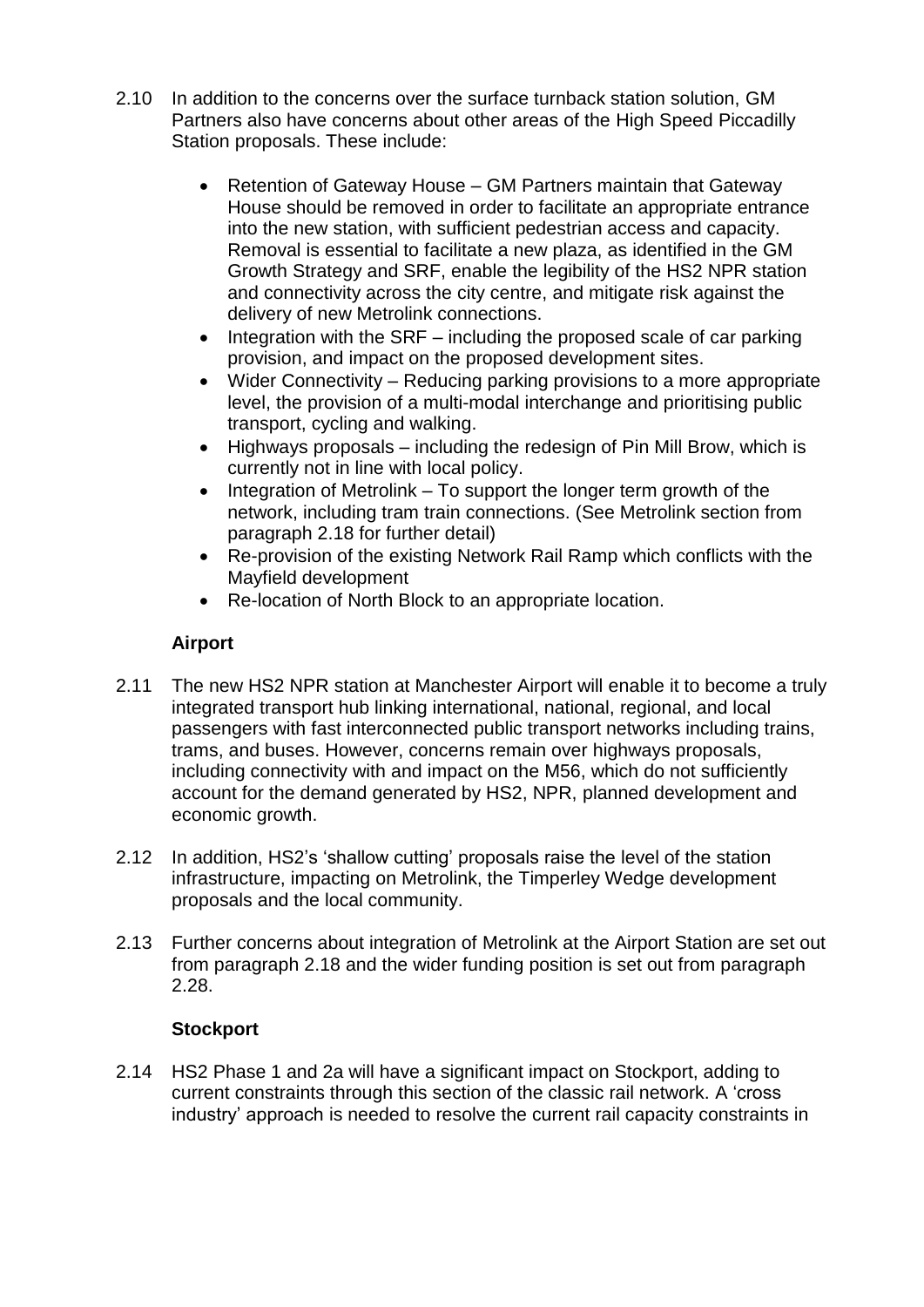south Manchester and to support connectivity once HS2 Phase 2b is operational.

2.15 Stockport is a strategic location on the network and within Greater Manchester, and so it is important to ensure it continues to benefit from excellent rail connectivity once HS2 Phase 2b is operational. NPR will be key to this with an expectation locally that services between Manchester and Sheffield will travel via Stockport, providing links to the airport and ensuring continued provision of commuter capacity between the south of the city region and the regional centre.

### **Wigan**

- 2.16 Wigan North Western will also become a classic compatible station once HS2 Phase 1 opens. Wigan is viewed by GM Partners as being an essential gateway to its neighbouring northern towns and cities, providing access to the High Speed network and thus the opportunity to connect into (and build on) existing rail connections with Merseyside, Lancashire, and the North, as well as Greater **Manchester**
- 2.17 HS2 Ltd are not currently proposing any works at Wigan North Western, however Government has invested in several other stations along the route, and so support has been requested to ensure that Wigan's station gateway meets the expected standards of a high speed rail hub.

### **Metrolink**

- 2.18 Integrating HS2 with the wider transport network and specifically with Metrolink is central to spreading the benefits of HS2 and achieving its objective to catalyse growth and help level-up the UK.
- 2.19 At Manchester Piccadilly it is proposed to expand and relocate the existing Metrolink infrastructure underneath the new HS2 NPR station. This will mitigate the impact of the HS2 NPR proposals on the current Metrolink infrastructure at Piccadilly, increase capacity to accommodate the growth in demand generated by high speed rail and to provide the opportunity for potential tram train connectivity via Glossop and Marple into Piccadilly and beyond.
- 2.20 HS2 Ltd are currently proposing to include the powers to build and operate the new Metrolink Piccadilly stop and alignment in the hybrid Bill. However, significant concerns remain about the approach HS2 Ltd has taken to working with GM Partners to achieve an integrated design which recognises the complexity and extent of the interface between HS2 and Metrolink. An integrated scheme can only be achieved by an effective working relationship between HS2 Ltd and GM Partners going forward.
- 2.21 Significant temporary works will also be required to mitigate the impact on the operational network as much as possible, and specifically the Ashton line, during both HS2's main construction work and the delivery of the Metrolink scheme. This includes turnback facilities and a temporary depot. TfGM is working with HS2 Ltd to consider these requirements in terms of the hybrid Bill.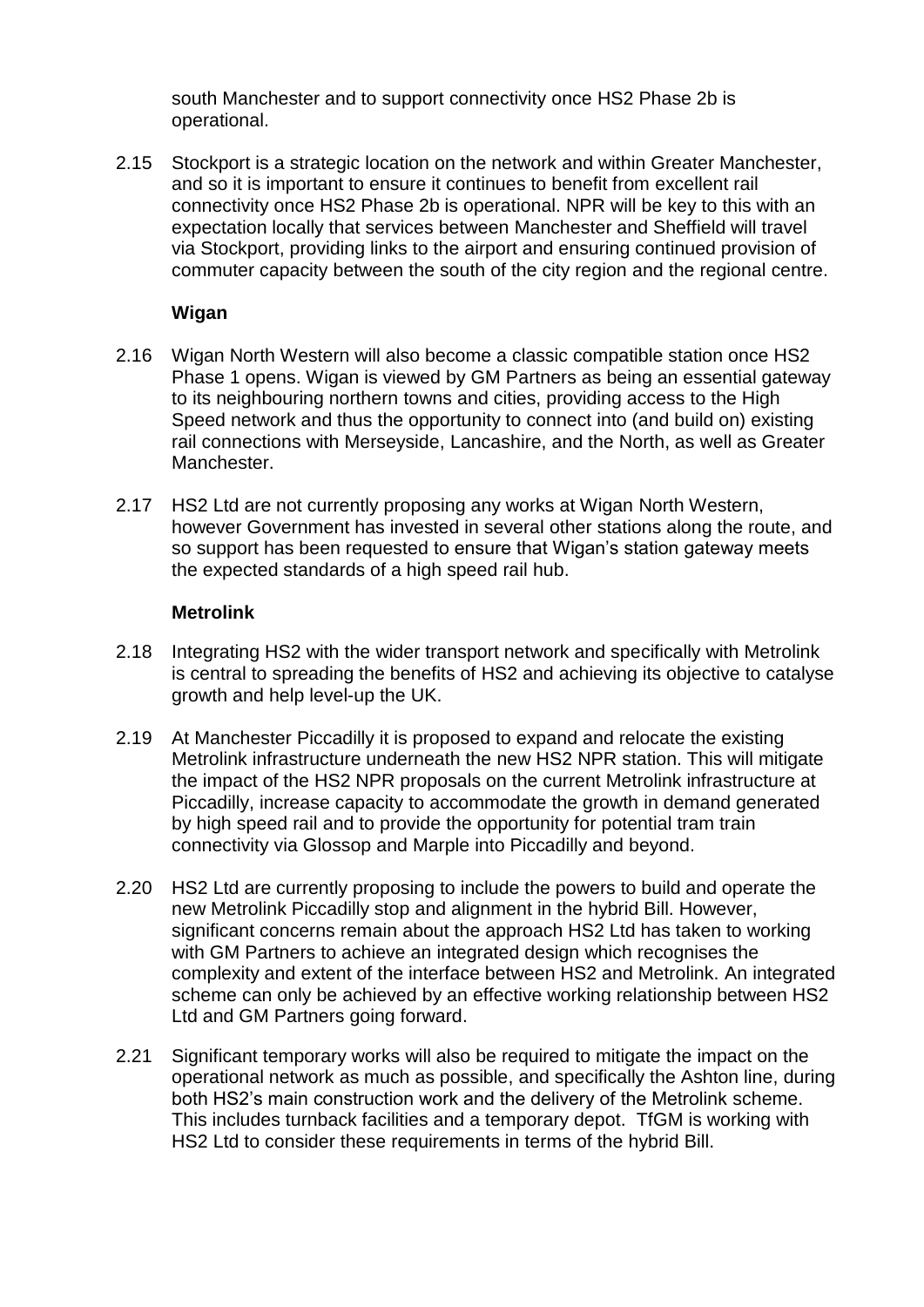- 2.22 At the Airport, a variant to the Metrolink Western Leg is proposed to provide public transport connectivity to the HS2 NPR Station, including the link into the Airport itself. However, the HS2 alignment severs the powers that TfGM has previously been granted for the Metrolink Western Leg and HS2 Ltd is currently only proposing to include passive provision for Metrolink within the HS2 NPR station. This is unacceptable to GM Partners and HS2 Ltd must provide replacement powers to enable the construction of the whole of the Western Leg variant scheme. This is a longstanding critical issue that GM Partners have been raising for a number of years, and it is therefore extremely disappointed that this has not been addressed.
- 2.23 GM Partners also maintain that the Metrolink Western Leg variant needs to be delivered as part of the HS2 construction programme so that Metrolink services are able to operate through the HS2 NPR station from day one of HS2 operation, connecting to the airport and other local development sites. HS2 Ltd.'s current proposal is for the Metrolink Western Leg variant to be built at a later date with the majority of passengers initially accessing the new station by road until the Metrolink extension is delivered. GM Partners strongly oppose this and have made it clear that an access strategy that is based almost entirely on highways at the time of opening is unacceptable. A highways-only access strategy is contrary to the objectives of the GM Transport Strategy 2040 including those to increase the proportion of trips made by sustainable transport, improve air quality, reduce transport-related carbon emissions and tackle congestion.
- 2.24 The interim solution for shuttle buses to run between the Airport and the HS2 NPR Station is also unacceptable, adding road traffic to an already congested area and falling below the standard of high-quality connections required to support the development of the airport for the benefit of the whole of the North of England.

### **The Golborne Link**

- 2.25 HS2 Ltd.'s current proposal includes the Golborne Link, however the link will need to be confirmed when the Integrated Rail Plan is published.
- 2.26 GM Partners believe that the link is an essential element of the HS2 proposals, providing direct connectivity on a purpose-built high-speed railway almost all of the way into Wigan town centre from the Midlands and the South. The link will reduce journey times and allow high speed services to bypass one of the busiest and most congested parts of the West Coast Mainline, the Weaver Junction section. This will, in turn, free up capacity on the West Coast Main Line for more local rail services or rail freight.
- 2.27 It should be noted that Trafford Council remains concerned about the impact of the Golborne Link on communities in Trafford and has consistently identified the need for HS2 Ltd to work closely with GM partners to develop engineering solutions that mitigate local impacts.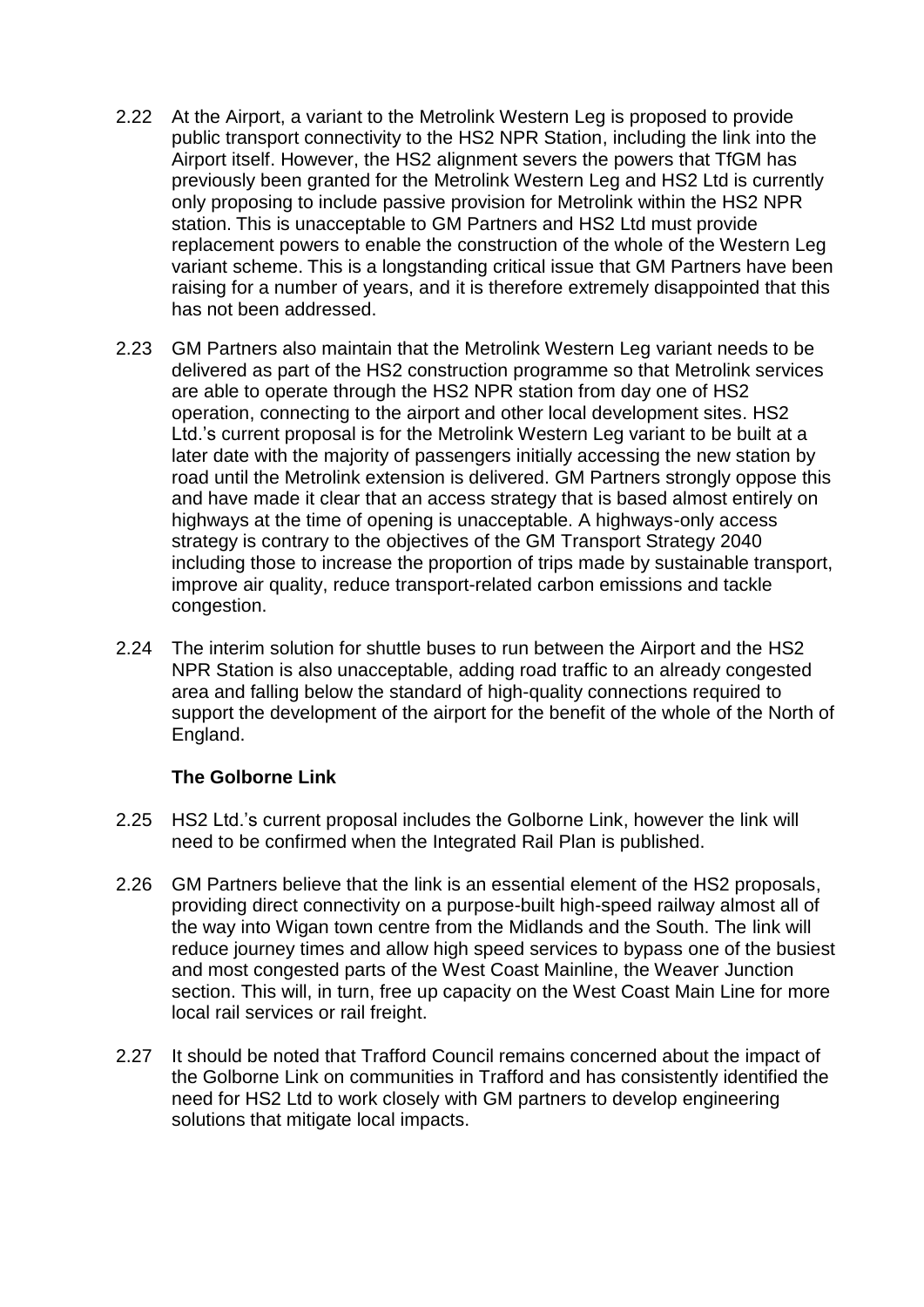## **Funding**

- 2.28 Throughout the development of the HS2 and NPR programme, Greater Manchester has highlighted the need to develop a funding package for a number of interventions that are needed to mitigate the impact of HS2 and to maximise the economic growth potential. This was a core foundation of the 2014 Local Growth Strategy.
- 2.29 With regard to local transport specifically, the 2018 HS2 Growth Strategy set out a programme of local transport investment over the next 10-15 years, aimed at securing wider reach to the principal HS2/NPR stations, which could be greater than £1bn, subject to further development and negotiations with Government. Government has suggested that the new Intracity Transport Fund will form the principal source of funding; however, this will require new policies that both extend the scale and longevity of that Fund to achieve this. It is expected that local funding contributions will also be needed to support this package. Further advice on this will be brought to the Combined Authority once DfT has issued its initial guidance for the new Fund, and in advance of Greater Manchester concluding its approach to the 2021 Spending Review.
- 2.30 The investment includes the capital cost of the major Metrolink schemes at both Manchester Piccadilly and the Airport Station. In 2012, GMCA also agreed to work with government on a funding package for the HS2 NPR Airport Station and pre-liminary discussions have taken place on this matter. However, there are several issues, set out below, which must be addressed in order to take this forward.
- 2.31 GM Partners have consistently raised with DfT and HMT the need for a holistic approach to working on the full Greater Manchester 2040 Strategy as a shared programme of development and investment, based on the devolved funding principles that formed a component of the GM Devolution Agreement. It is essential that this includes investment mechanisms that overcome the disparity between local, shorter-term capital funding capabilities and longer-term schemes such as HS2 that provide the catalyst for future growth. Members will recognise that it will also be essential that any funding arrangements reflect the impact of the COVID-19 pandemic and are considered within the overall economic recovery of the city-region.
- 2.32 GM Partners have also made it clear that funding mechanisms and discussions need to consider the wider infrastructure package needed within GM to maximise the economic growth opportunity and ensure HS2 supports local policy. This is now even more critical given the economic recovery need as a result of the COVID-19 pandemic.
- 2.33 In considering a local funding contribution to the HS2 NPR Airport Station, GM Partners expect that this will be on the basis of ensuring parity with other HS2 stations, particularly those serving airports at Birmingham (Birmingham International) and Heathrow (Old Oak Common). GM Partners have therefore requested that DfT sets out the funding arrangements in place for the other HS2 stations to inform discussions. It is also expected that the specific funding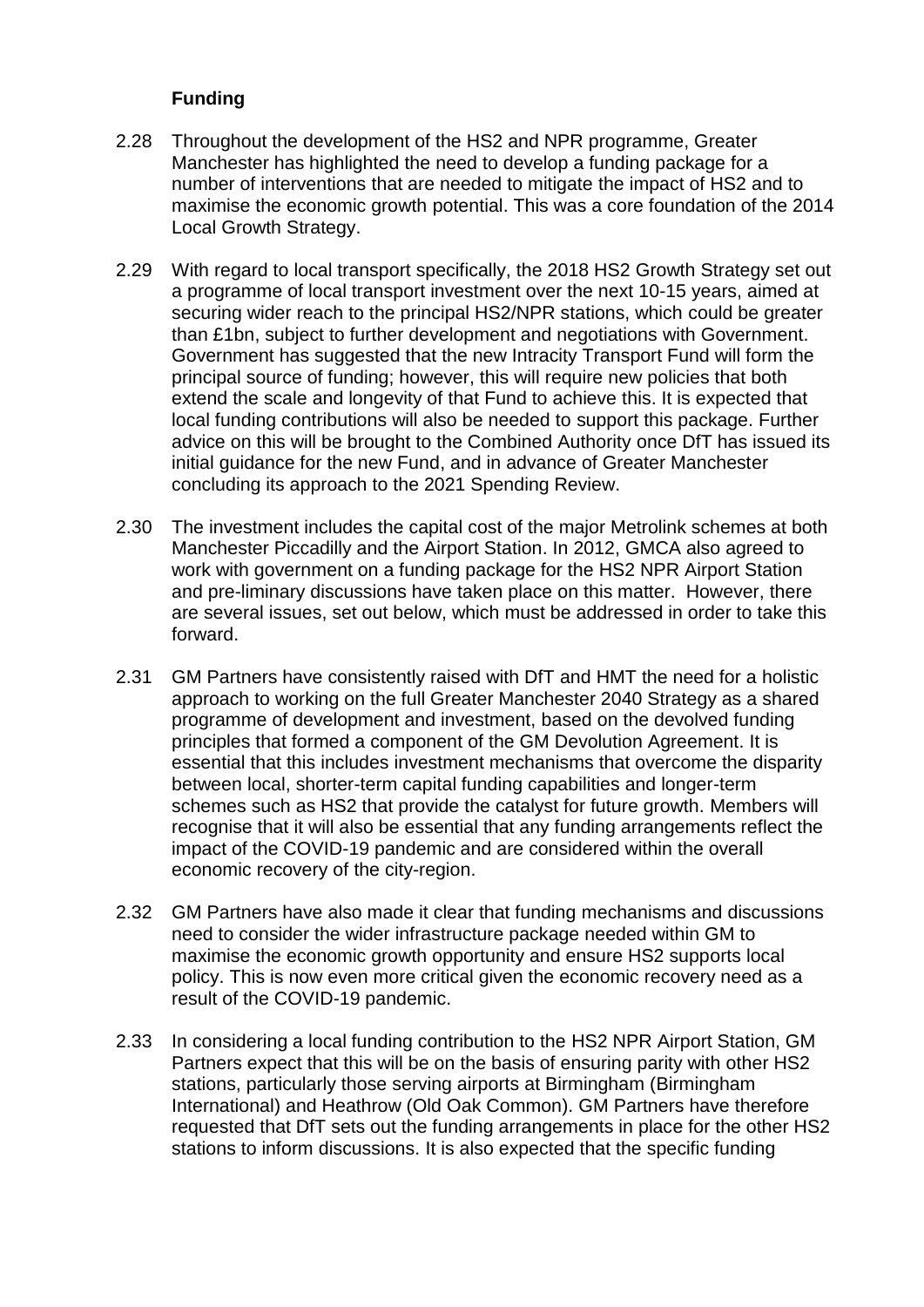arrangements for the HS2 Airport station recognise the key beneficiaries of the station beyond those in Greater Manchester.

- 2.34 In order to make any local funding contribution viable, GMCA expects the scheme proposals to be acceptable and agreed with GM Partners. As set out above, there remain significant issues with the current proposals which despite engagement with GM Partners over a number of years have yet to be adequately resolved.
- 2.35 Given the scale of the local input required for the HS2 NPR Programme, funding for local development work has also been raised with Government through the Greater Manchester Infrastructure Programme (GMIP) and directly with the HS2 NPR team at DfT.

# **3. HS2 PHASE 2B WESTERN LEG (CREWE TO MANCHESTER) BILL PROCESS**

- 3.1 The Integrated Rail Plan (IRP) is expected to be published later this year setting the strategic direction for rail in the UK. There are significant concerns that the IRP may reduce the scale of ambition for HS2 and NPR in order to reduce costs. Northern leaders have voiced collective concerns that the Eastern Leg of HS2 serving Yorkshire and the East Midlands may be scrapped, and that plans for NPR may be reduced to a series of upgrades of the existing network rather than the new lines which are required for a step change in rail connectivity across the north.
- 3.2 In the meantime, the Department for Transport has instructed HS2 Ltd to continue to progress with hybrid Bill preparations and the Bill was listed as a priority for this Parliament in the Queen's Speech.
- 3.3 The HS2 Phase 2b Western Leg (Crewe to Manchester) Bill is expected to be deposited in early 2022 and this will be followed by the Statutory Consultation on the Environmental Statement (ES). The ES will set out the environmental implications of the scheme and any mitigations HS2 Ltd intends to implement to address potential negative impacts of the HS2 Phase 2b Western Leg.
- 3.4 The Government recently announced that new nationally significant infrastructure projects in England will need to provide a net gain in biodiversity and habitats for wildlife. Specific reference was made to an aim to deliver a net gain in biodiversity on HS2's Crewe to Manchester leg, which should be reflected in the draft ES.
- 3.5 The Second Reading of the hybrid Bill is likely to take place approximately 6 months after Bill deposit, and will be followed by the Petitioning Period. This is a key stage for Greater Manchester with the GMCA, as an interested party, able to submit a petition setting out its requirements which will then be heard by the Bill Select Committee.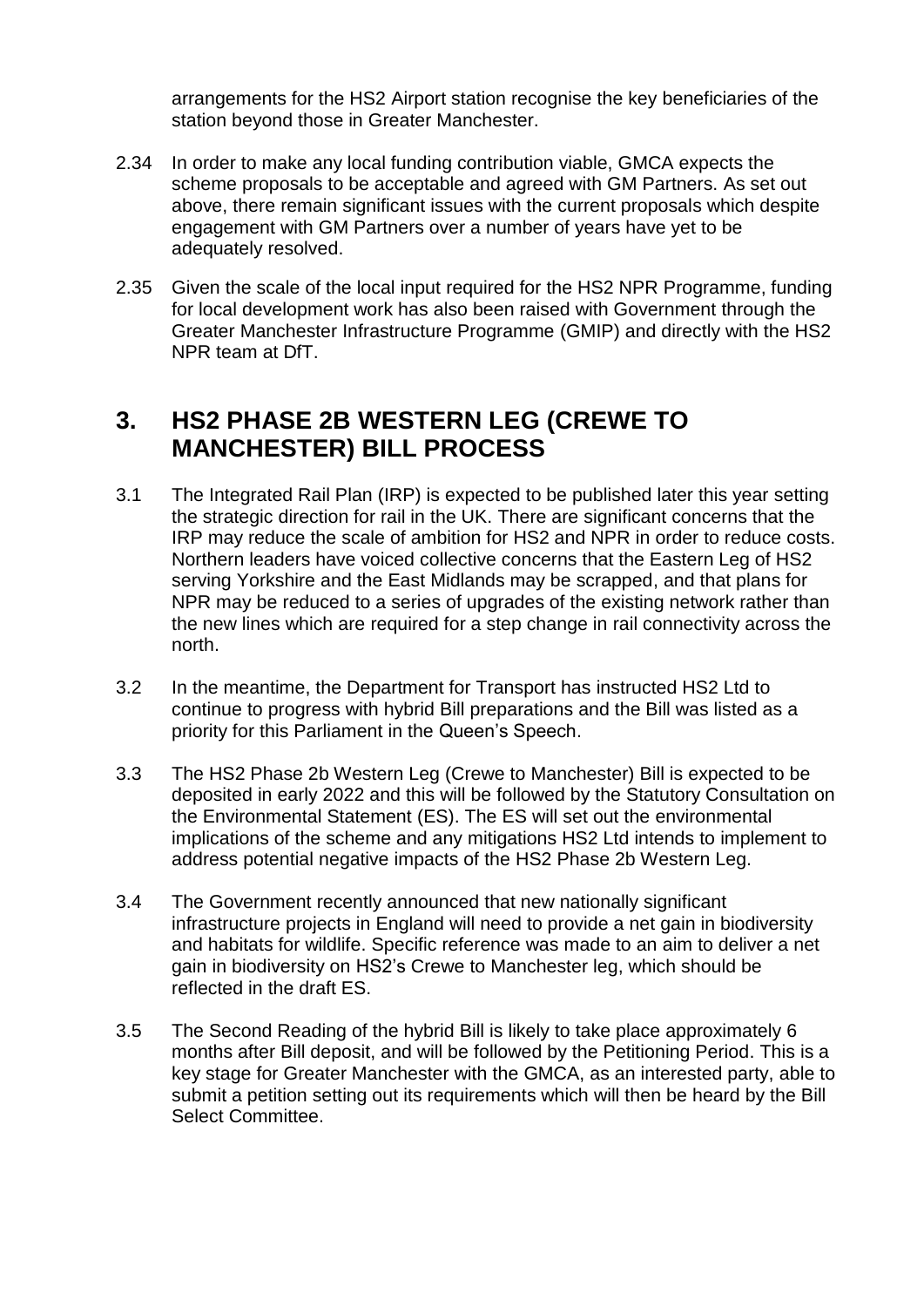- 3.6 In advance of the hybrid Bill several studies have been taking place to inform a number of potential Additional Provisions (APs). APs are a normal part of the hybrid Bill process and APs may come forward during the passage of a Bill in response to further design development work, to address the concerns of directly affected stakeholders or in response to the Select Committee's decisions. APs may, therefore, be brought forward to address some of Greater Manchester's critical issues.
- 3.7 Members are asked to note the hybrid Bill process and the opportunities available to GMCA to engage and influence the Bill at each stage.

# **4. NORTHERN POWERHOUSE RAIL**

- 4.1 Work on the development of NPR also continues to make progress, led by Transport for the North (TfN).
- 4.2 In November 2020 a 'preferred way forward' for NPR was agreed by the TfN Board, of which GMCA is a member. The TfN preferred option is for a network of new and significantly upgraded rail lines for the North of England spanning from Liverpool to Hull, Sheffield and the North East via Greater Manchester. Within Greater Manchester, NPR is dependent on the delivery of HS2 Phase 2b, sharing track, stations, and junctions in parts. The proposed NPR network includes:
	- A new line to be constructed from Liverpool to Manchester via the centre of Warrington
	- A new line to be constructed from Manchester to Leeds via the centre of Bradford
	- Significant upgrades and journey time improvements to the Hope Valley route between Manchester and Sheffield
	- Connecting Sheffield to the eastern leg of HS2 and on to Leeds
	- Significant upgrades and electrification of the rail lines from Leeds and Sheffield to Hull
	- Significant upgrades of the East Coast Mainline from Leeds to Newcastle (via York and Darlington) and restoration of the Leamside line.
- 4.3 The NPR Strategic Outline Case (SOC) is now on hold, pending the publication of the Integrated Rail Plan which has been further delayed until later this year. This is so that the final SOC reflects the IRP which is expected to recommend how investment in rail projects like NPR, HS2 Phase 2b, and the TransPennine Route Upgrade will be delivered within the available budget.
- 4.4 TfN's preferred option for the route between Manchester and Sheffield is for NPR services to travel via Stockport and Marple. GM Partners have raised concerns about the route via Marple, as it would minimise the number of services through Stockport, remove the potential for more local services on the Marple line and the ability to connect the line to the Metrolink network using tram train. TfN continue to develop an alternative option for Manchester – Sheffield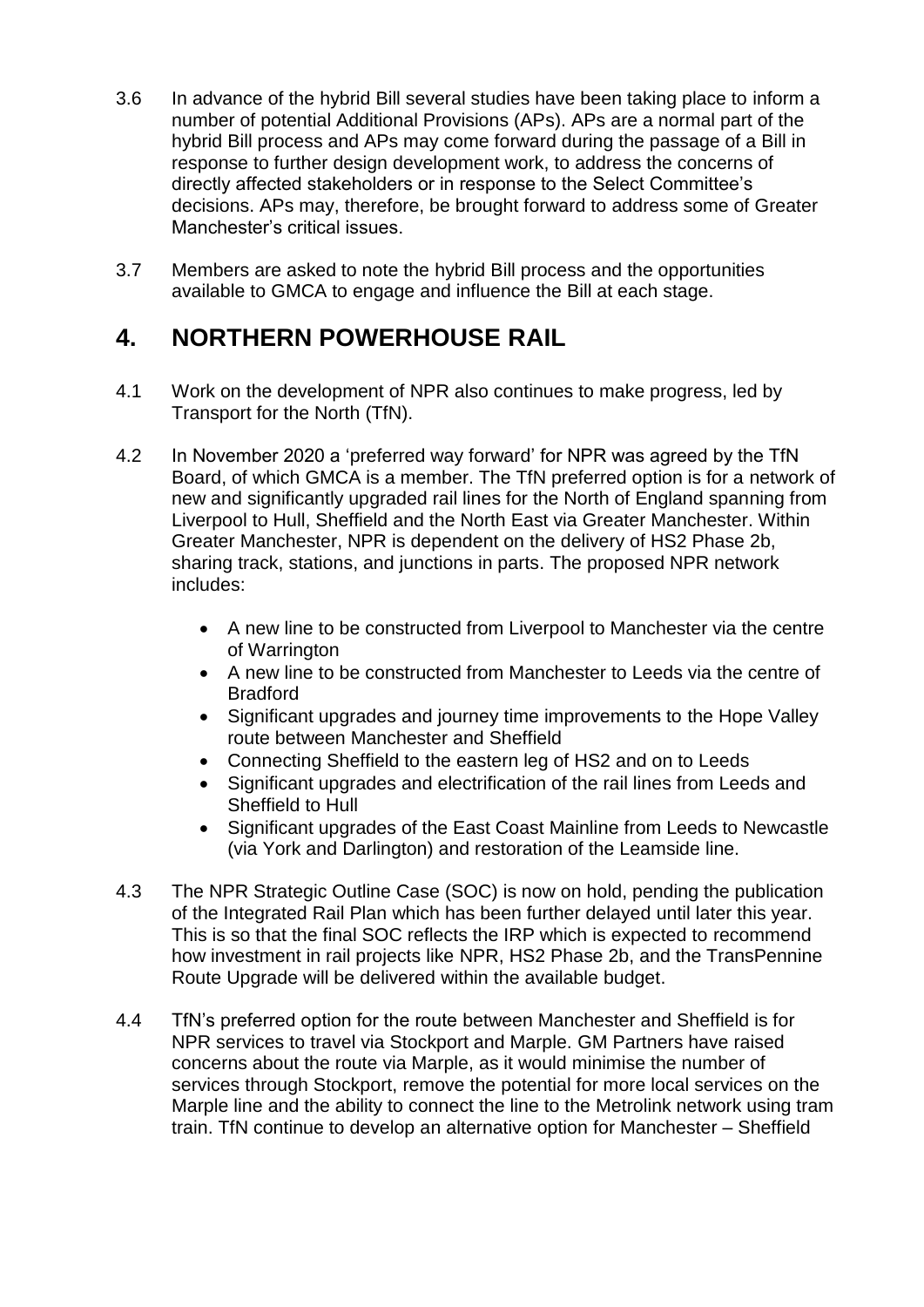with NPR services travelling via Stockport only, to allow for a like-for-like comparison with the preferred option to take place.

# **5. HS2 NPR Work Programme**

- 5.1 Greater Manchester has continued to engage with and support DfT, HS2 Ltd and TfN, as plans for HS2 and NPR have matured and developed, particularly as the programme timescales have evolved as a result of the Oakervee Review. This support has involved a significant amount of technical development work locally that has represented a challenge in terms of local funding. This challenge will become considerably greater as work to support HS2 further intensifies in readiness for the hybrid Bill process and as NPR continues to progress.
- 5.2 Local HS2 activity continues to increase in advance of the deposit of the hybrid Bill in Parliament next year. GM Partners have been required to engage with and review emerging HS2 Ltd proposals; to protect GM's position; to ensure schemes complement local objectives; to prepare for the hybrid Bill process and associated negotiations; and to develop the associated schemes under the GM Growth Strategy, including Metrolink at Piccadilly and the Airport.
- 5.3 There are a number of technical workstreams which continue to progress focusing on Manchester Piccadilly, Manchester Airport, Metrolink, Wigan, Stockport, NPR, and the IRP. These workstreams primarily respond to either addressing the critical issues detailed in Section 2, technical engagement with the AP studies currently taking place, Metrolink scheme development and growth strategy associated work.
- 5.4 Funding for HS2 NPR resources was prioritised through the 2021/22 GMCA budget process and is being used to significantly ramp up work in the lead up to hybrid Bill deposit and the ensuing parliamentary process. However, as Members will appreciate from the scale of issues in this report, this work will need to proceed on a firm basis throughout the next decade and into the 2030s. At this stage, Greater Manchester does not have any agreed basis of funding with Government to safeguard this, which risks the local growth potential of HS2 being underachieved.
- 5.5 Beyond transport considerations, the GM partners have also sought to establish a wider Government engagement around the regeneration, skills and local employment opportunities that this scale of investment can bring to Greater Manchester. With regard to regeneration, Manchester City Council, Trafford MBC and Wigan MBC are seeking to ensure that HS2 and NPR are brought forward in a manner that maximises the impact on adjacent regeneration proposals; and Stockport MBC is seeking to ensure that the stages of development at Stockport Station are fully supportive of Mayoral Development Corporation plans. The establishment of public/private funding programmes that support the regeneration programmes will also be essential. The skills and employment potential brought by the programme was set out in a strategic analysis that accompanied the Growth Strategy, and GMCA and the local authorities continue to seek to engage Government and HS2 Ltd to realise this